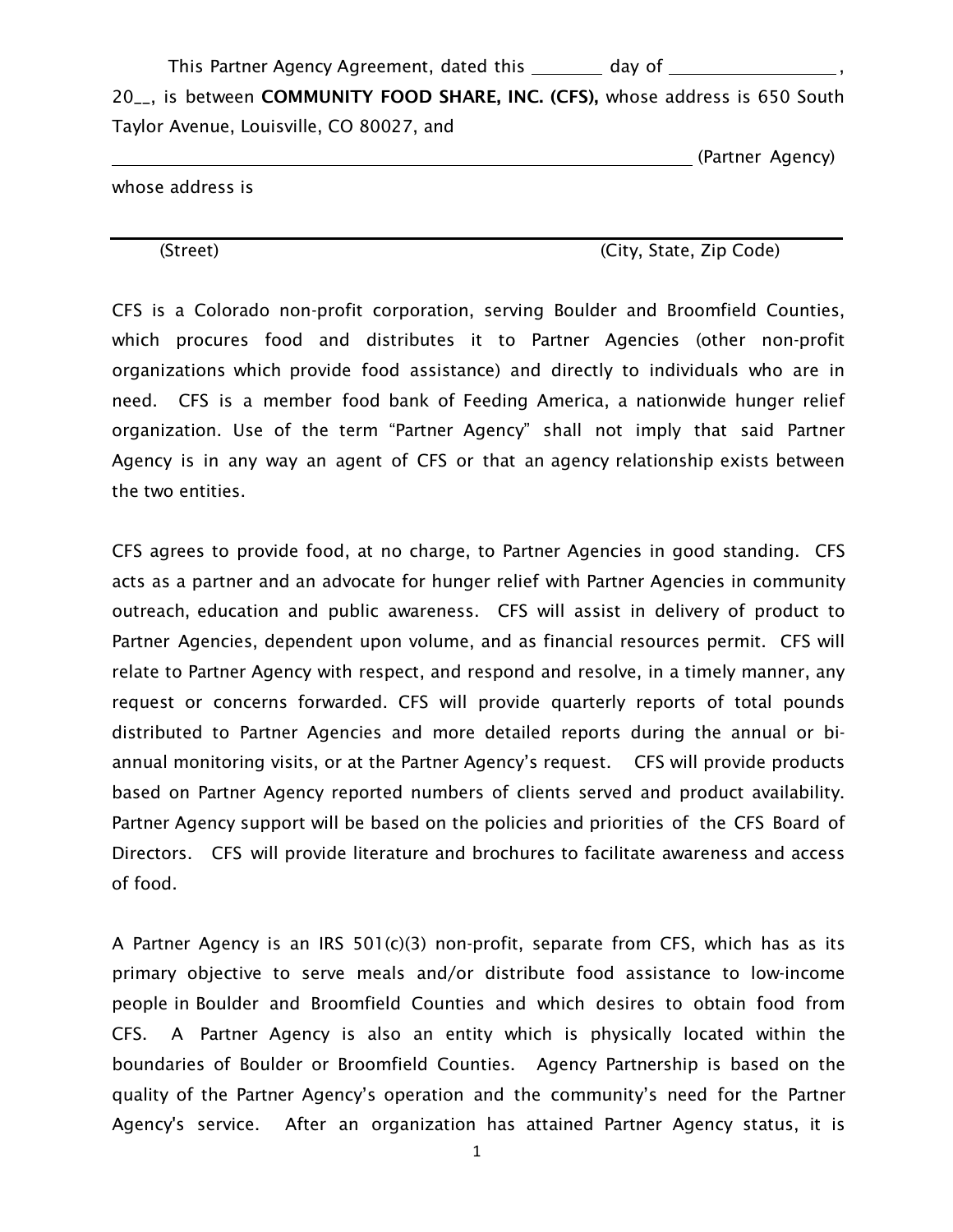expected to continue to meet its primary objective, that of providing food assistance to those in need, maintain high quality service for as long as it receives support from CFS, and abide by the policies, procedures, and record keeping requirements of CFS.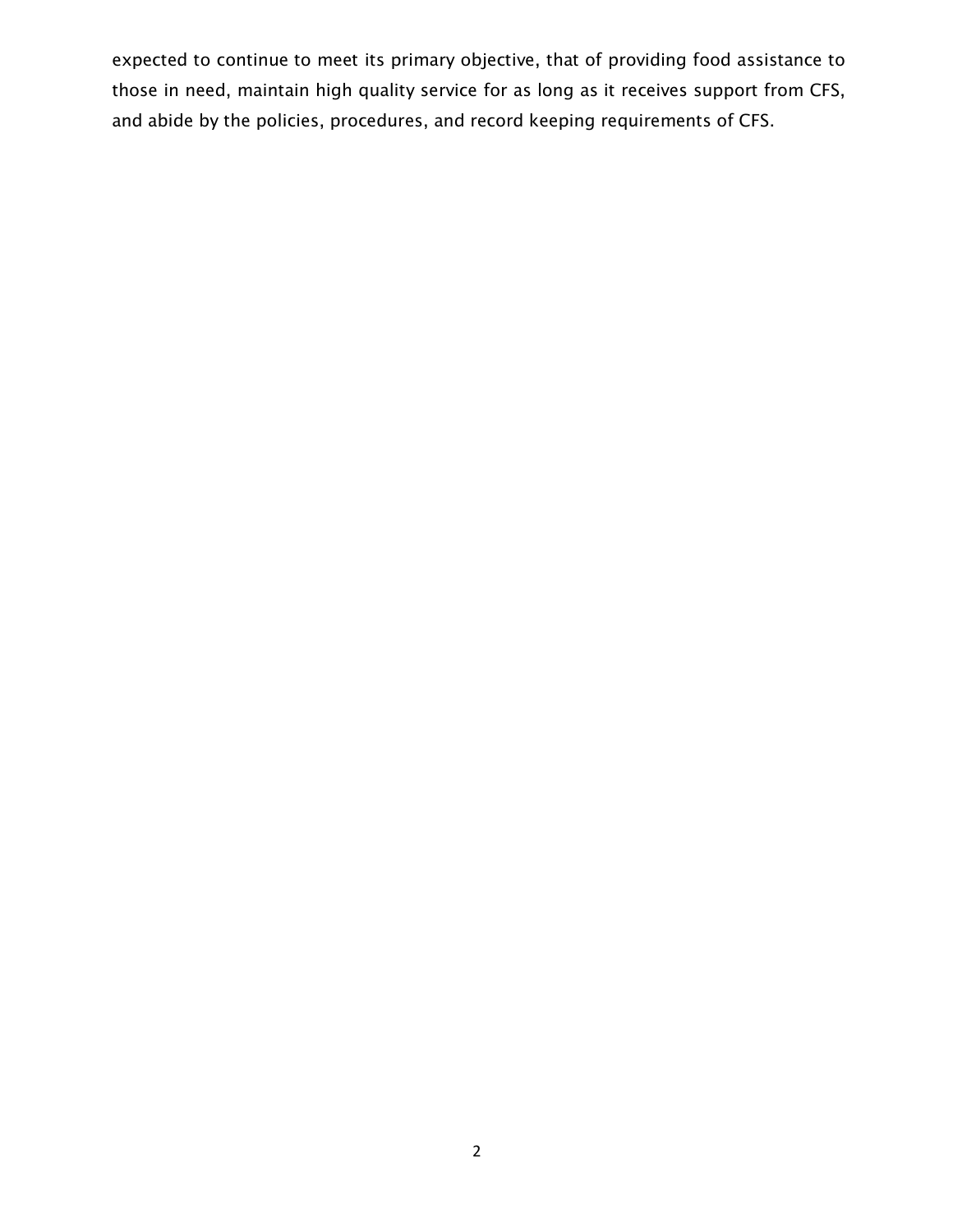The Partnership Agreement is a mutual commitment by both CFS and the designated Partner Agency. The Partner Agency agrees to abide by CFS policies, procedures, and record keeping requirements, as outlined below or set forth in the Partner Agency Handbook.

IN CONSIDERATION of the mutual promises made in this Agreement, the parties agree as follows:

## 1. TAX EXEMPT STATUS

1.1 Partner Agency represents that it has obtained IRS 501(c)(3) non-profit status. Partner Agency shall provide CFS a copy of its IRS tax determination letter and its federal employer identification (EIN). Partner Agency further agrees that if it loses its IRS  $501(c)(3)$  status, it shall immediately notify the CFS Agency and Programs Manager of the change. The Partner Agency agrees it shall not take or receive food from CFS if it is not an IRS  $501(c)(3)$ organization. The Partner Agency may not be a private foundation or a foster parent association, even if it has 501(c)(3) non-profit exemption. [2.A.1.i – FA]

#### 2. AGENCY DUTIES

- 2.1 Safe Food Handling Training. The Partner Agency agrees to keep a minimum of one (1) staff person who is food safety trained at all times, in accordance with the Partner Agency Handbook.
- 2.2 Acquisition and Transportation. The Partner Agency is responsible for the selection of product and its transportation from the CFS warehouse, unless other arrangements have been made. The Partner Agency will not stockpile any food acquired from CFS in excess of what is needed to serve its clients in a reasonable time frame. CFS reserves the right to determine what constitutes stockpiling.
- 2.3 Inspection, Refrigeration, and Handling. The Partner Agency represents that its personnel are qualified to, and will, inspect all food it receives from CFS to determine whether it is fit for human consumption. The Partner Agency will notify CFS immediately of any product it receives that is not fit for distribution. The Partner Agency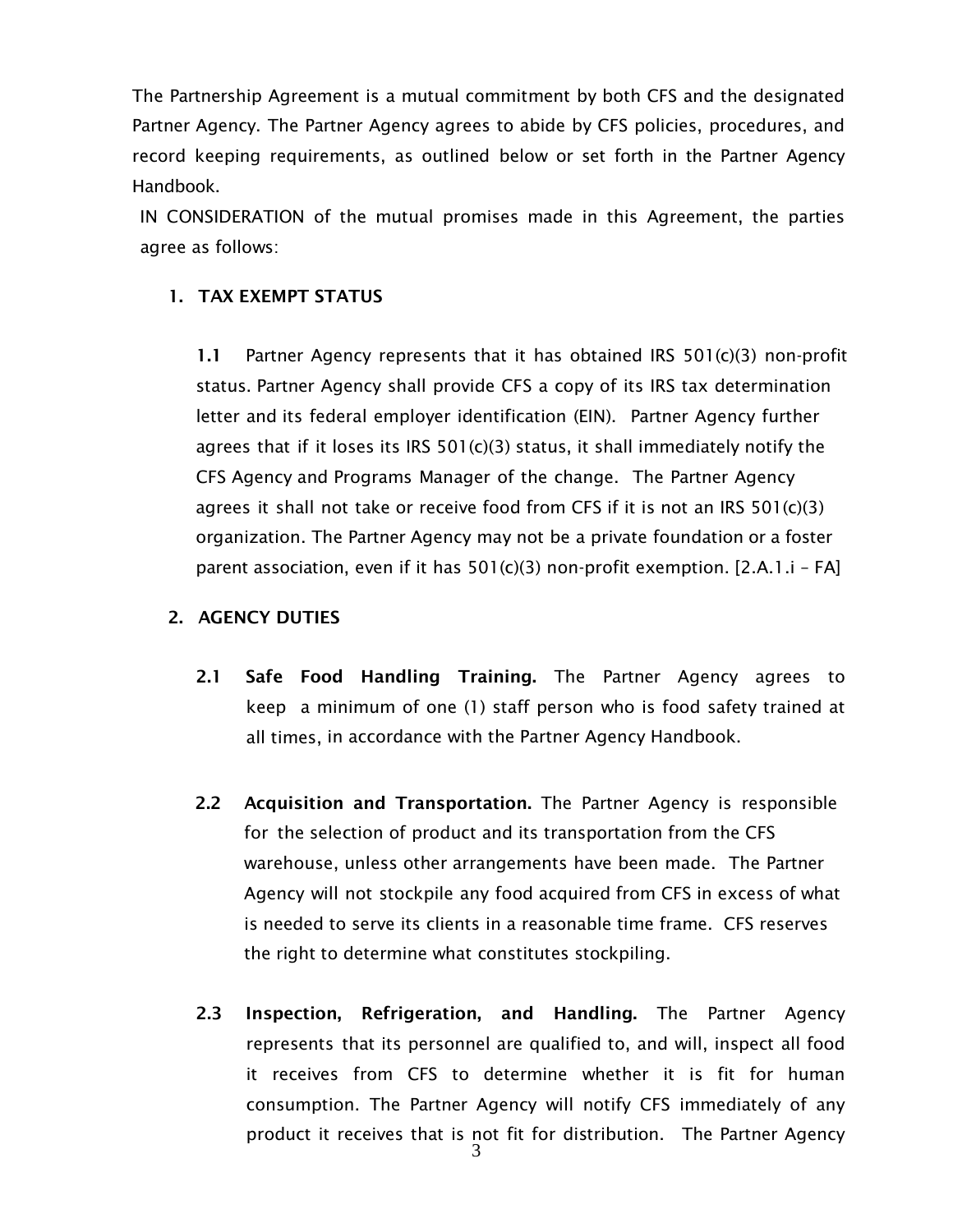also represents that it has adequate refrigeration, storage space, and knowledge about food safety to insure the wholesomeness of the food until used, in compliance with the requirements set forth in the Partner Agency Handbook. The Partner Agency will make CFS aware of all food storage locations regardless of the source of food stored in that location, as may be changed from time to time. Furthermore, food received from CFS shall not be stored outside of these designated locations, including without limitation any storage in personal residences or vehicles. The Partner Agency agrees to the safe and proper handling of the donated product, which conforms to all local, state and federal regulations*.*

2.4 Distribution. The Partner Agency agrees that, in compliance with the requirements of Section 170 (e) (3) of the Internal Revenue Service Code, all food received from CFS shall be given directly to the Partner Agency's clients in the form of meals or snacks, and/or distributed in supplemental food packages. The Partner Agency, its employees, agents, and volunteers shall not take home, sell, barter or offer for sale any donated product supplied by CFS in exchange for money, property or services, or otherwise allow the items to re-enter commercial channels. Food may not be consumed by or distributed to Partner Agency staff members or volunteers, including using food as compensation or reward. The Partner Agency understands that all food and non-food items are restricted for use in either (i) congregate feeding programs, or (ii) supplemental food packages. The Partner Agency agrees that it shall use all foods solely for their intended purposes, which falls within the scope of services under which CFS established the Partner Agency relationship.

The Partner Agency also understands that many food items are in limited supply at CFS. All products will be distributed to CFS Partner Agencies on a first come- first serve basis. The amount of any particular product accessible to CFS Partner Agencies will be based on the number of clients served, as reported by the Partner Agency, and on product availability. The Partner Agency is responsible for the

4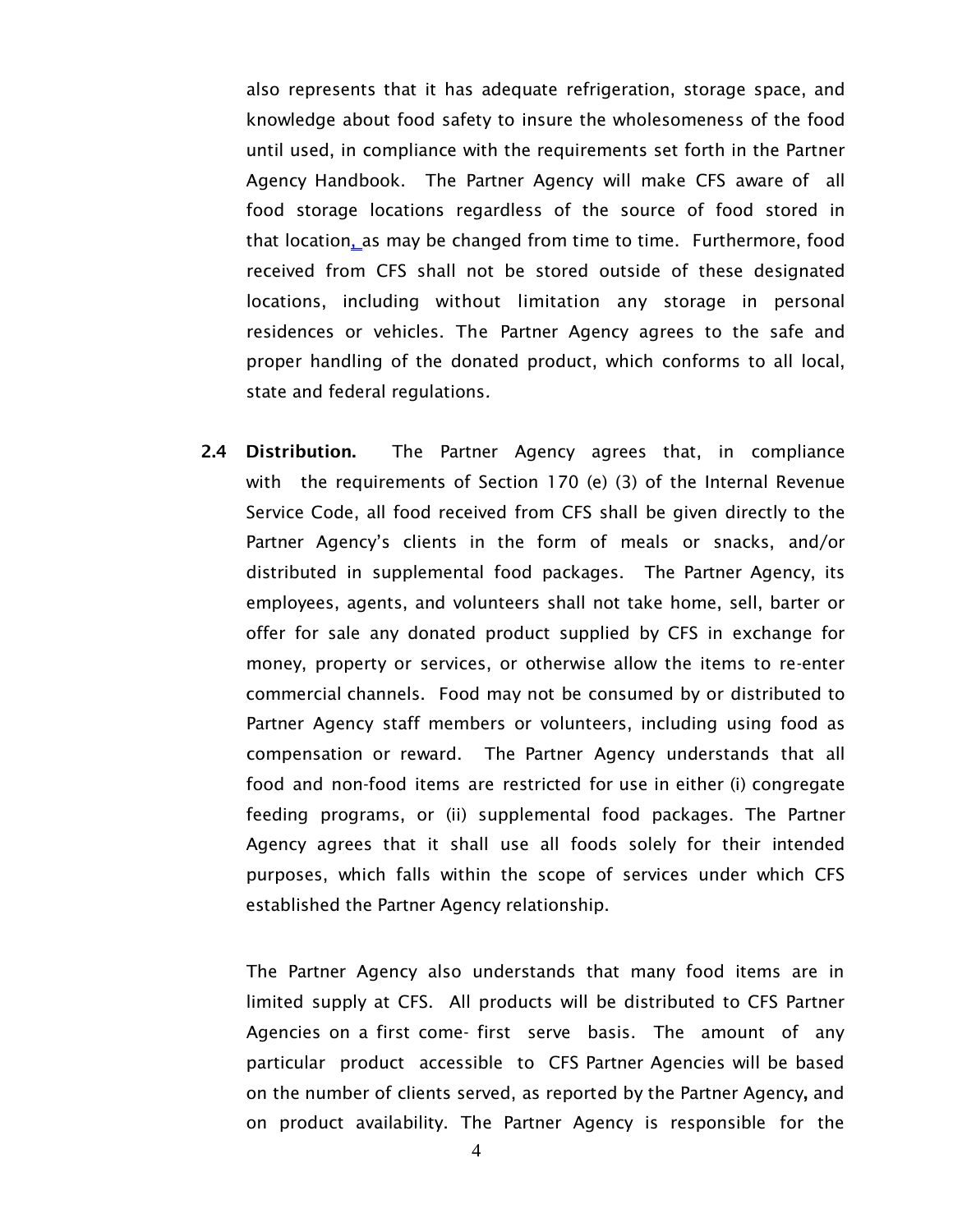selection of product. This selection should not be limited to any one type of food, food category, or food source, for example, purchased product.

The Partner Agency agrees to not refuse service to any client due to race, color, gender, age, religion, national origin, sexual orientation including gender identity, disability, citizenship, ancestry, veteran status or unfavorable discharge from the military or status as a protected veteran. Partner Agency proselytism of clients before, during, or after food distribution, for an organization's faith, party, institution, or cause is strictly prohibited. CFS reserves the right to determine what constitutes such activities and whether these activities constitute a requirement and/or a barrier to clients in order to receive services from the Partner Agency. The Partner Agency agrees to adjust such practices immediately and to mitigate any barriers to services.

From IRS 170 (e)(3) Feeding America Interpretive Guide: A good rule to follow in determining if a practice is acceptable is to scrutinize the practice from the perspective of: a product donor, an attorney, a media reporter, a member of the member's board, and the member's director. If the practice is acceptable when viewed from those vantage points, then it probably is within reason.

#### 3. FINANCIAL RESPONSIBILTY

- 3.1 Annual Partner Agency Partnership Fee. The Partner Agency agrees to pay an Annual Partnership Fee of \$500 for access to food and relieforiented product as well as CFS literature and reports. The Partner Agency agrees to be fiscally responsible for the annual Partner Agency Partnership fee.
- 3.2 Annual Partner Agency Partnership Fee Payment. The Partner Agency is required to remit membership payment by February  $28<sup>th</sup>$  of the Partner Agency Agreement year. If the Partner Agency cannot remit payment in a timely manner, for any reason, it must notify the Director of Operations at CFS. If the annual Partner Agency Partnership fee is not paid by February 28<sup>th</sup>, privileges will be suspended until received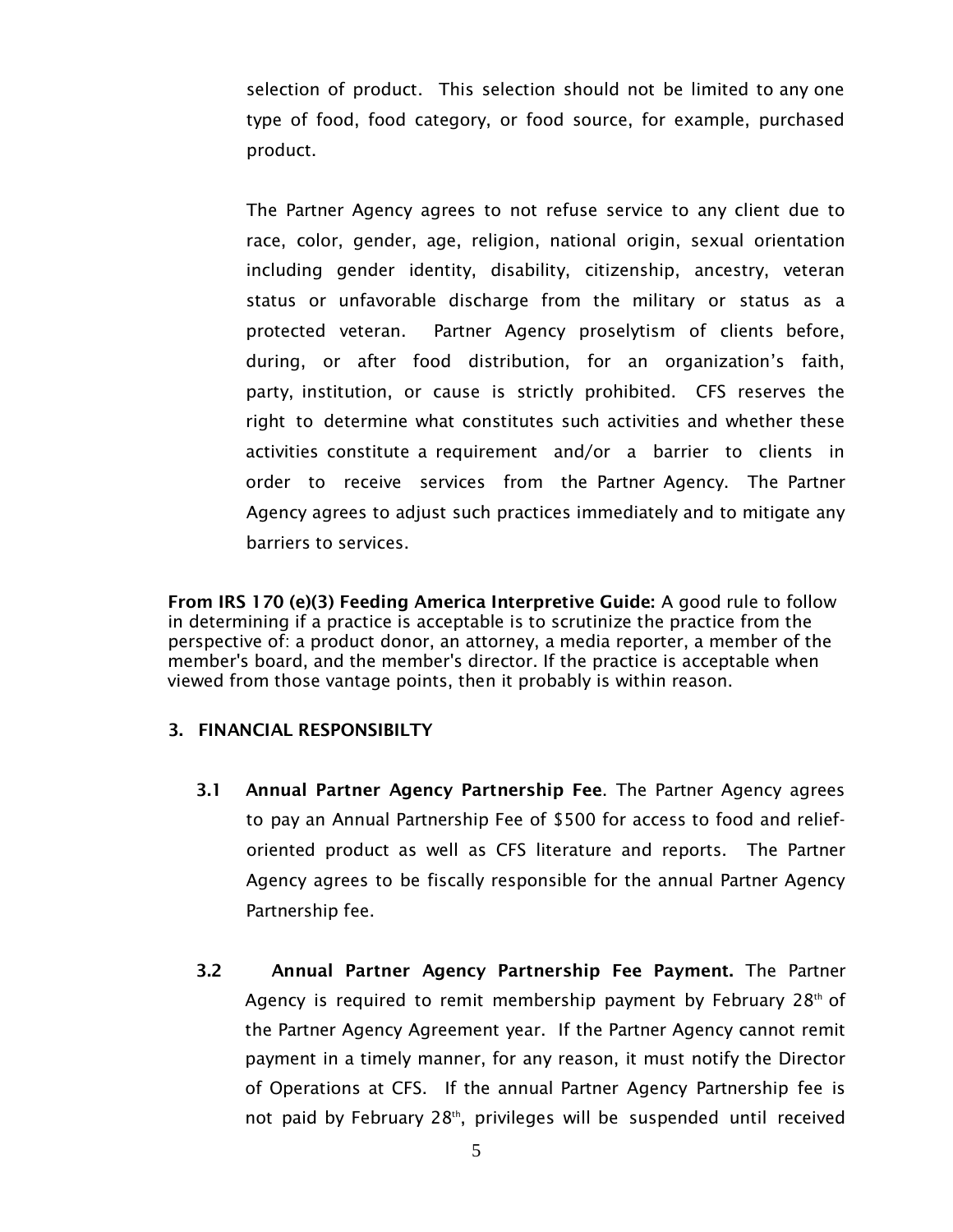payment is received, or other arrangements have been made with the CFS Director of Operations. In financial hardship cases, CFS will make special payment arrangements.

3.3 Partner Agency Contact Information. The Partner Agency must provide CFS with a billing contact name and phone number, and notify the CFS Finance Director, in writing, if there is any change in this information. Additionally, the Partner Agency must notify the Agency Relations Manager of individuals authorized by the Partner Agency to receive product. These individuals must attend an orientation at the CFS warehouse prior to shopping. The Partner Agency must notify the Agency Relations Manager immediately, in writing, of any program, authorized representatives, or contact information changes.

## 4. PARTNER AGENCY RECORDS AND MONITORING

- 4.1 Partner Agency Food Receipt Records. The Partner Agency shall maintain accurate annual chronological records of all receipts for food and non-food product received from CFS.
- 4.2 Partner Agency Inspection. The Partner Agency grants CFS the right to inspect and monitor its facility and receipt records at any reasonable time, with or without prior notice.
- 4.3 Partner Agency Monitoring Visits. The Partner Agency monitoring visits will be conducted on an bi-annual basis pursuant to the Partner Agency Handbook.
- 4.4 Partner Agency Monthly Reporting Requirements. The Partner Agency agrees to maintain a record of pounds received both from CFS and other local donations or purchases each month, and will provide that information to CFS in the form of a monthly report. Reports must be submitted to the Agency Relations Manager by the 10th day of the following month.

# 4.4 Partner Agency Client/Meals Served Monthly Reporting Requirements.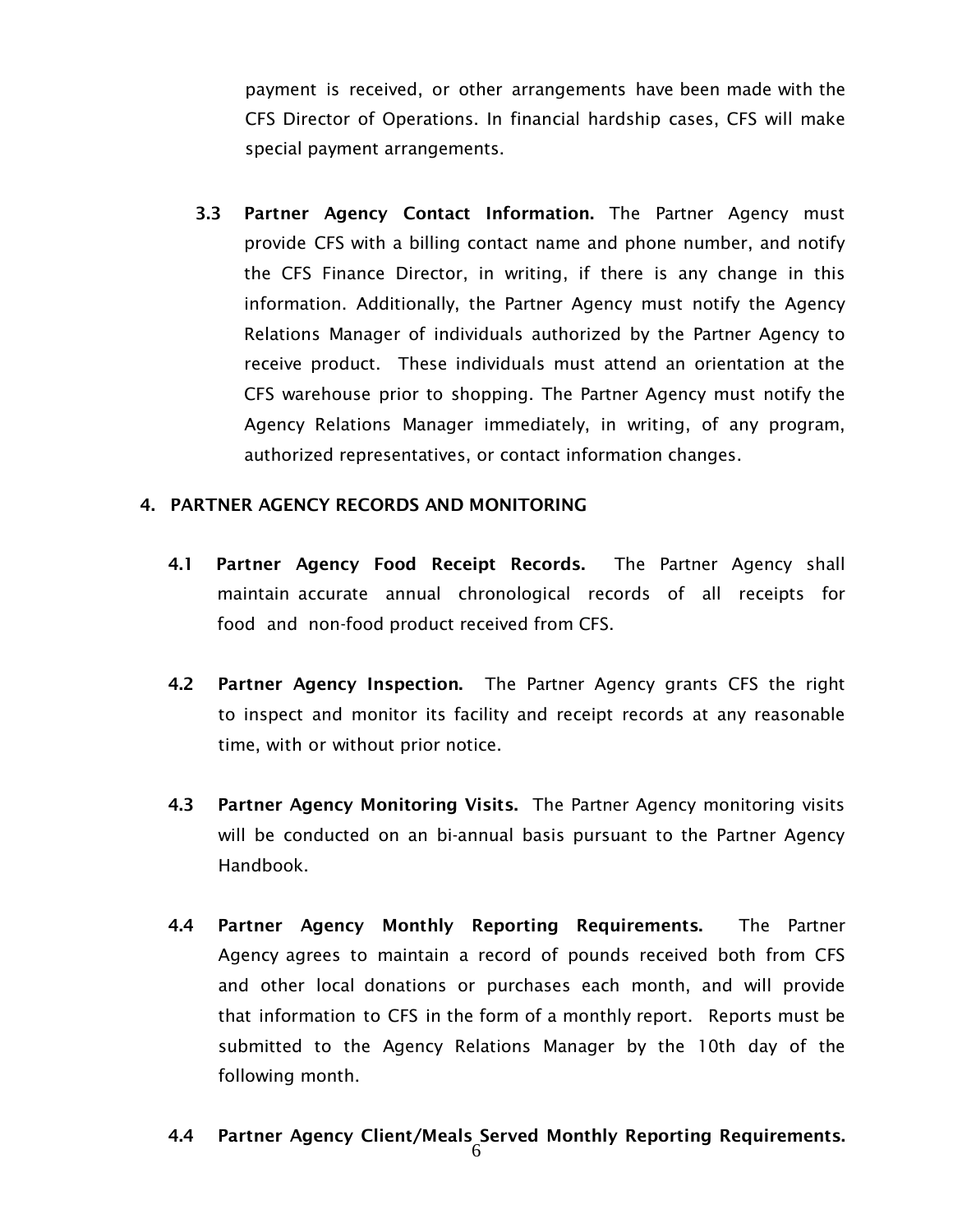The Partner Agency agrees to maintain a record of the number of total clients and/or meals served each month, and to provide that information to CFS in the form of a monthly report. Reports must be submitted to the Agency Relations Manager by the  $10<sup>th</sup>$  day of the following month.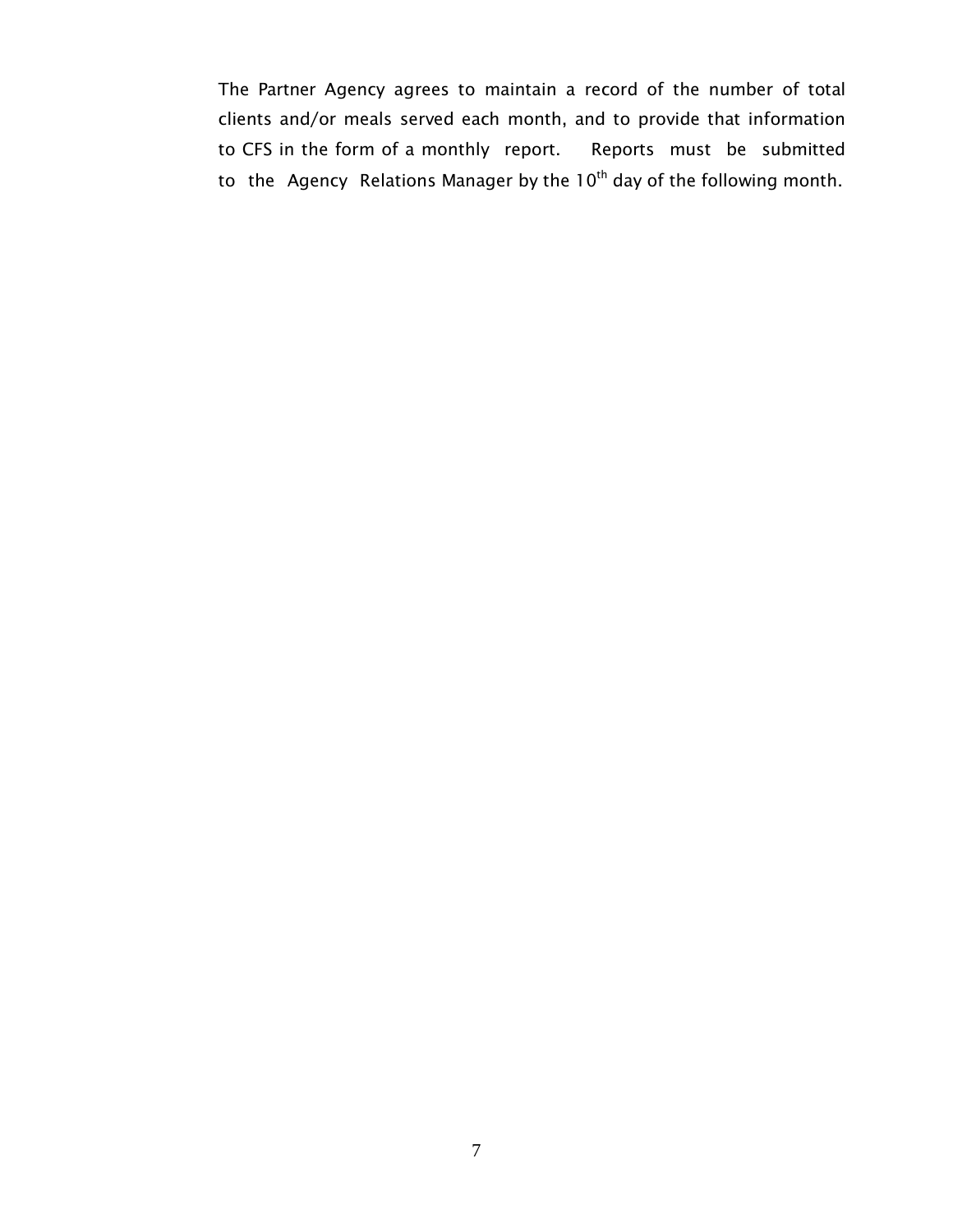4.5 Timeliness of Monthly Reports. Habitual tardiness in submitting required monthly reports will be considered as non-compliance with the Partner Agency Agreement, and will result in suspension of shopping privileges. Habitual tardiness is defined as the submission of three or more reports after the  $10^{th}$  of the month in any 6 month period.

4.6 Annual CFS Partner Agency Survey. The Partner Agency is requested to complete an annual survey collecting feedback on CFS's service to the Partner Agency. Results from this survey will be used to improve customer satisfaction to the best of CFS' ability.

# 5. DISCLAIMER OF WARRANTIES

- 5.1 CFS Product Disclaimer. The Partner Agency agrees that it accepts all food from CFS "as is." CFS, Feeding America, and the original product donor
	- $\Box$  are released by the agency from any liabilities resulting from the donated goods,
	- $\Box$  are held harmless from any claims or obligations in regard to the agency or the donated goods,

 $\Box$  and offer no express warranties in relation to the gift of goods.

# 6. RELEASE OF LIABILITY – INDEMNIFICATION; INSURANCE

- 6.1 Hold Harmless Clause. The Partner Agency agrees to indemnify and hold harmless CFS, Feeding America, and the original product donor from all liabilities, damages, losses, claims, causes of action at law or at equity, including-court costs and reasonable attorneys' fees, and any obligation whatsoever arising out of or attributed to any action of the Partner Agency's employees or any personnel utilized by Partner Agency in connection with storage or use of the donated food.
- 6.2 Insurance. The Partner Agency shall maintain adequate general liability insurance, which at a minimum shall comply with all applicable law. Such insurance shall include CFS as an additional insured.

#### 7. BILL EMERSON "GOOD SAMARITAN FOOD DONATION ACT"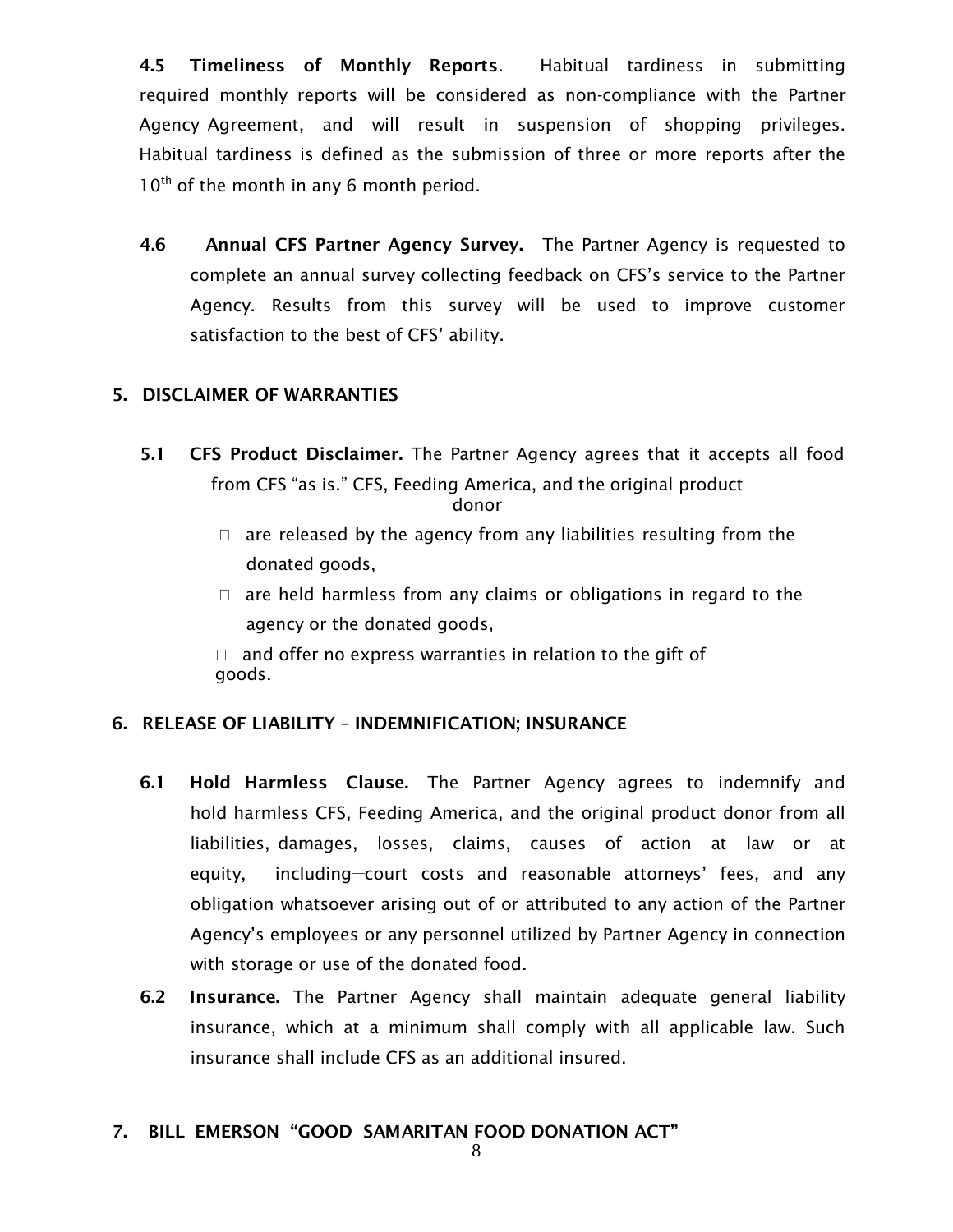7.1 Limited Liability. The Partner Agency acknowledges and understands that CFS and the original product donor are relying on the "Good Samaritan Food Donation Act" to limit their liability in the distribution of food. The Partner Agency stipulates that it has read and understands the "Good Samaritan Food Donation Act." The Partner Agency further stipulates that it understands and agrees that under the "Good Samaritan Food Donation Act" CFS and the original donor cannot be held liable in any civil action resulting from the nature, age, condition or packaging of the food the Partner Agency receives.

# 8. AGENCY RELATIONS HANDBOOK

8.1 Compliance with CFS Partner Agency Handbook. The Partner Agency agrees to comply with the CFS Partner Agency Handbook, which provides supplemental information to the annual Partner Agency Agreement. CFS shall provide the Partner Agency will any updates to or modifications of the Partner Agency Handbook in a timely manner. *Please read the CFS Partner Agency Handbook thouroughly and share with the appropriate Partner Agency staff.*

#### 9. BREACH OF AGREEMENT

9.1 Violation of Partner Agreement. In the event the Partner Agency violates the terms of this Partner Agreement, CFS reserves the right to immediately terminate this Partner Agency Agreement.

| (Name, Partner Agency)       | Community Food Share, Inc.     |
|------------------------------|--------------------------------|
| By: $\overline{\phantom{a}}$ |                                |
| Signature                    | Signature                      |
| By:                          | Kim Ruotsala                   |
| Please print name            |                                |
|                              | <b>Executive Director</b><br>9 |